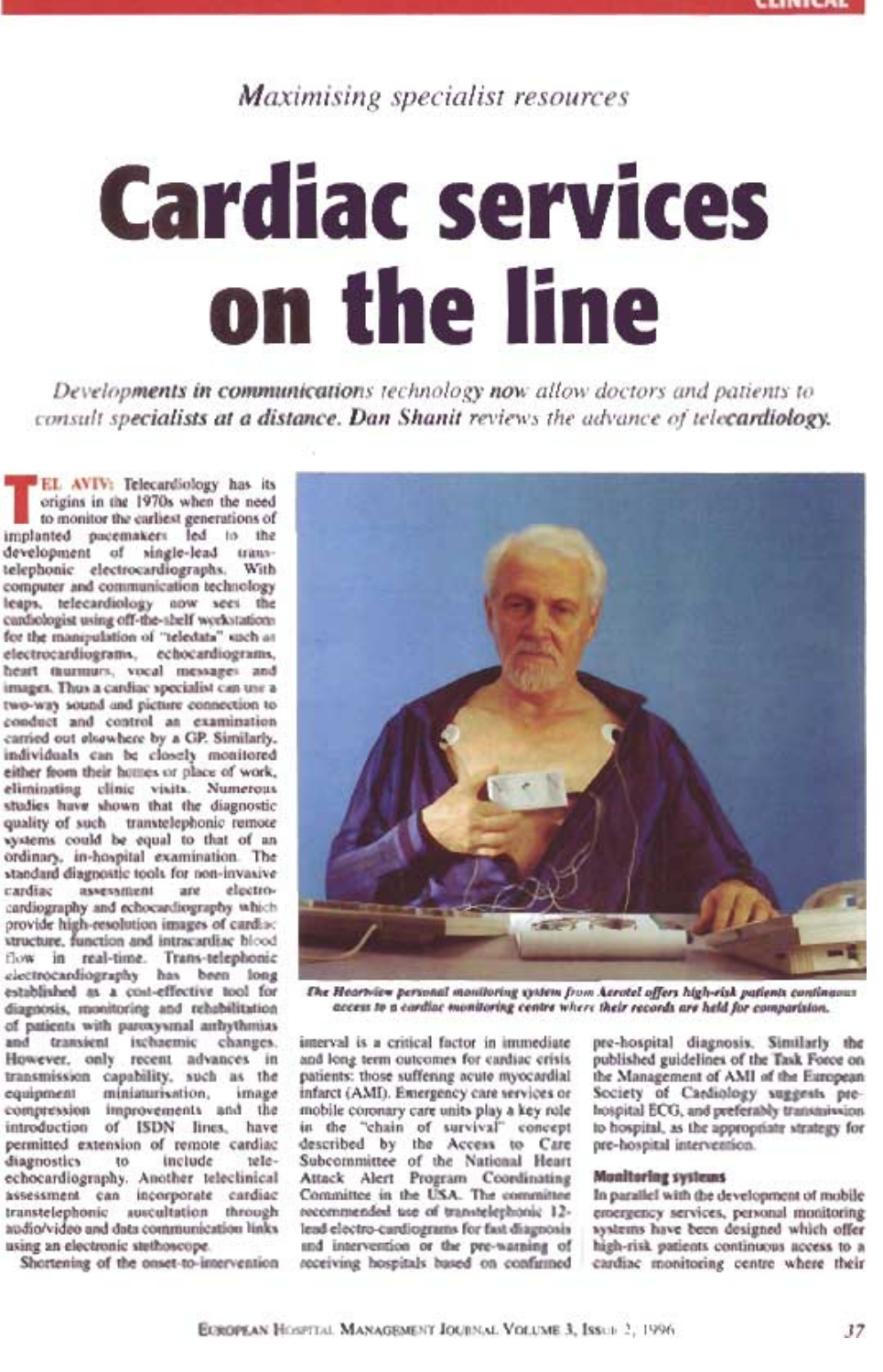# **CLINICAL**



medicai history and baseline ECGs are held for eomparison. Such systems, usually staffed by teams of CCU trained nurses and cardiac technicians supported by consultant cardiologists, offer instant remote diagnosis in emergency situations and can organise mobile coronary care units for fast intervention. They can also eliminate false alarms which otherwise may have made unnecessary use of hardpressed CCU resources.

Experiments in telemedicine have been carried out in such fields as radiology, pathology, neurology, dermatology, psychiatry, cardiology, nephrology. paediatrics, ophthalmology, orthopaedics, obstetrics physical therapy and othorhinolaryngology. However, few of these have led to the establishment of a routine practice, mainly held back by the prohibitive eosts involved.

The ruison d'être for telemedicine is often described as either a lack of resources at the site where they are most needed, or the extension of specialist services from a centre of excellence to the periphery, thus creating an equal opportunity to access quality services. Until now, the routine utilisation of telecardiology systems has been limited although spectacular technological achievements have been seen such asjoint stent insertion procedure between Houston (USA) and Jerusalem (Israel), or robotic surgery being perforrned over telecommunication networks between Hawaii and the Netherlands. However the following ease study illustrates the less dramatic but vitally important routine application of tele-cardiac assessment and consultation carried out in the UK.

### **Y**

A pilot study was undertaken as part of an assessment programme of a comprehensive telecardiology consultation service. It aimed to assess telesupport for GPs in their routine, daily practice based upon their requirements for specialist consultation when making management decisions about cardiac treatment. The service also helped to prioritise local outpatient clinics' workloads, filter patients and identify the minority in need of emergency attention.

The study included 93 GPs from 26

health centres serving about 200,000 North London patients. GPs were offered telecardiae consultation from their practices or from patients' homes and were supplied with a hand-held standard l2-,lead electrocardiogram transmitter (the Heartview from Aerotel) and given direct voice access to the cardiac monitoring centre (CMC) for on-line consultation and ECG interpretation. Since ECGs require multiple leads to be placed correctly on the patient's chest, a purpose-designed harness was supplied, making the consistent placement of standard leads easy. The CMC, based at the Cardiology Departmenl in Edgware General Hospital, London. operated a 24-hour service which differentiating included collecting and analysing data, consulting and reporting.

The telecardiology support system followed a simple procedure. When required, the GP or nurse would call in, identify the patient by name and date of birth, provide clinical details, patient's<br>bistory and reason for consultation. The **Benefits** history and reason for consultation. The caller would then transmit a standard 12 lead ECG signal. A brief consultation followed, discussing diagnosis and patient management, and a full report, with ECG printout, was mailed or faxed to the GP.

Over l8 months 2,563 consultations were carried out. After studying the GPs' reasons for seeking consultation (see figure left), out-patient clinics were reorganised to meet specific demand for assessments. Clinics were divided into arrhythmia (palpitation), ischaemia (chest pain), risk factor stratification/secondary prevention clinic and clinics for the investigation of cardiac failure and murmurs. Teleconsultation results helped filter appointments to the appropriate clinic and appointments were made instantly, on-line, during the teleconsultation. Instant admission for AMI patients was arranged when indicated, involving pre-warning of inhospital medical teams. However, of the 2,563 management decisions made regarding patients upon teleconsultation, '81 per cent were found suitable for management entirely by the GP without need of further referral to the hospital (see figure below). The remaining 19 per cent were patients requiring referral for further investigation and patients where urgent or immediate hospitalisation was indicated.

Feedback was obtained tiom GPs through a questionnaire asking them to define their use of the service, grade its quality and to consider and grade the benefits the service may offer their daily practice. The questionnaire revealed that the GPs tended to use the service for the general management of cardiac patients, to obtain ECG interpretation with cardiologist's opinion and for cardiac/non-cardiac situations. The greatest benefits were gained by the alteration of management i.e. the opportunity to manage the patients in the GP practice instead of referring them to the A&E department or requiring an out-patient assessment. (Table 1.)

The ease study illustrated some key factors and advantages of adopting telecardiology as a routine support for the primary healthcare envjronment. GPs in view the maximum benefit y the use of transtelephonic cardiology services as the improved capacity for GPs to remain in control of patient management. The importance of